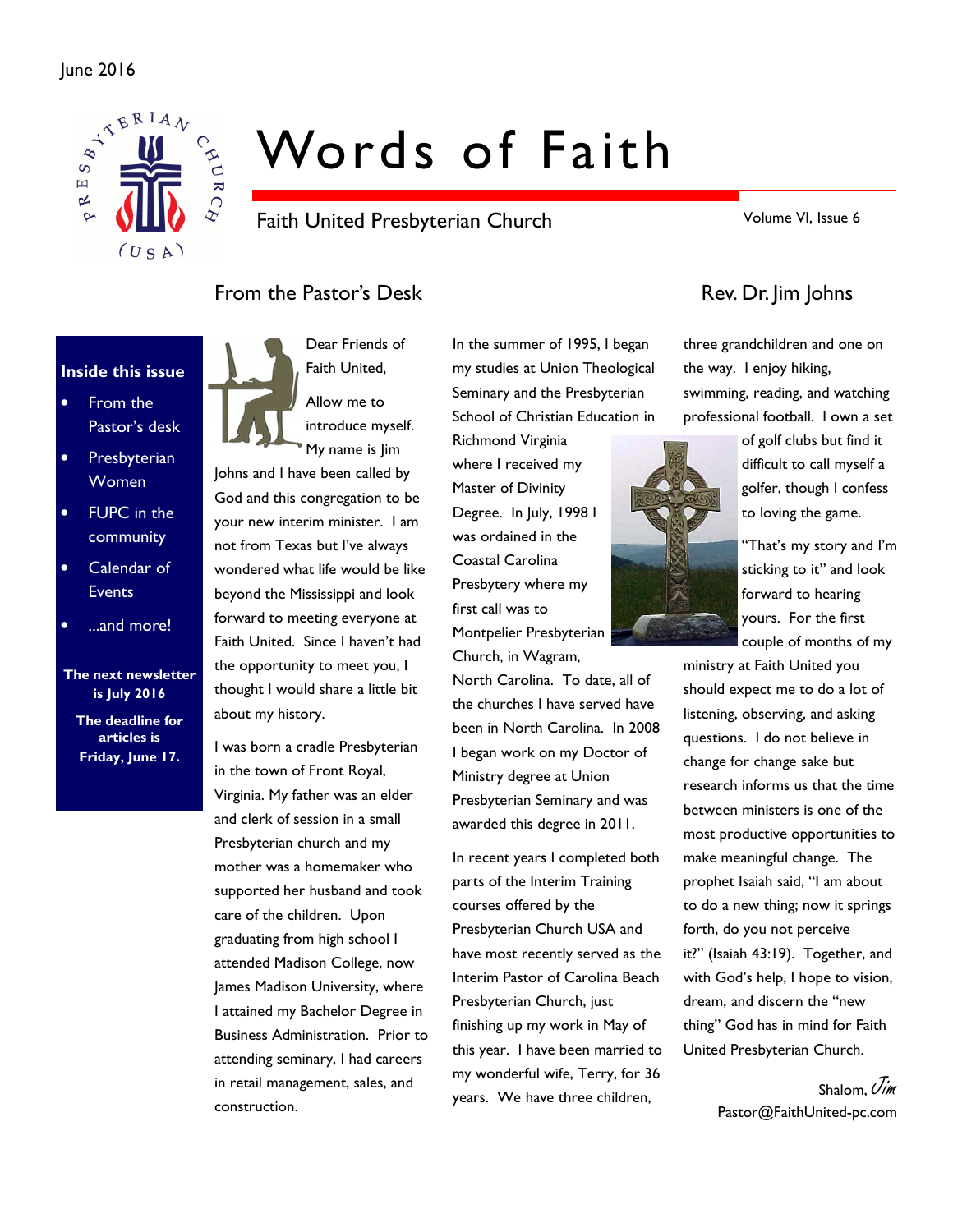# Presbyterian Women

The PW circles will take a short summer break. They will begin again in September.

Tuesday Morning Circle-2nd Tuesday, 10:30 am. Next meeting, 9/13. Circle moderator, Linnie Hinkle.



Thursday Morning Circle-2nd Thursday, 9:30 am at the church, Next meeting, 9/8.

Tuesday Evening Circle-3rd Tuesday, 7:00 pm in members homes. Next meeting, 9/20. Co-moderators, Nadine Moser and Dottie Cogar.

The Starboard Stitchers will next meet on Tuesday, August 2 at 1:00 pm at the church. All are invited to come help them stuff fabric animals. These animals go to toddlers when they get their shots at the North Dallas Shared Ministries clinic.

# Notes & News from the Pews



#### Thank you!

Thank you to everyone at FUPC for all the prayers for my newborn granddaughter, Layla. She and family are all doing well. I am getting settled in my new home in the

Houston area. I will certainly miss all of my friends at FUPC.

Susie Wing



# Welcome to Texas Y'all!

Sunday, June 5

#### Rev. Dr. Jim Johns begins his leadership at FUPC

The day as finally come and FUPC will welcome Jim and his wife, Terry to Texas and to Faith United. There will be a short reception immediately following 11 a.m. worship. Join us as we give them a BIG Texas welcome!



Good Shepherd (during the 11 a.m. worship hour), ages 3-5 years and Following Jesus, (during the 9:30 Sunday School

hour), ages 6-8 years. They are led by Katie Miller and Brenda Burkham. After 5/29, Good Shepherd and Following Jesus will take a summer break. Both classes will resume Sunday, September 11.

#### Directory updates

Please remember to notify the church office if your contact information changes so it can be published in the next newsletter.

Jim & Terry Johns

4000 Parkside Center Blvd. #116 Farmers Branch, TX 75244 Phone: 704-609-8592 Office: 972-243-2866 Jim email: Pastor@FaithUnited-pc.com

#### Susie Wing

3223 Canella Cove Richmond, TX 77469 Phone: 214-662-9464 (same)

# Outreach & Evangelism

The Outreach Committee will hold the next Community Breakfast on June 11 from 8 to10am. All are invited to stop by and share some pancakes and sausage



plus great fellowship with not only your fellow members, but new friends from our community.

# Session & Such



Session has a Called Meeting once a month for the purpose of meeting and receiving prospective new members. This month's meeting is Sunday, June 12 at 10:15 a.m.

The next stated session meeting is scheduled for Sunday, June 12 with Scarlett Silva leading devotional. The meeting will be at FUPC in double room #4 after worship.

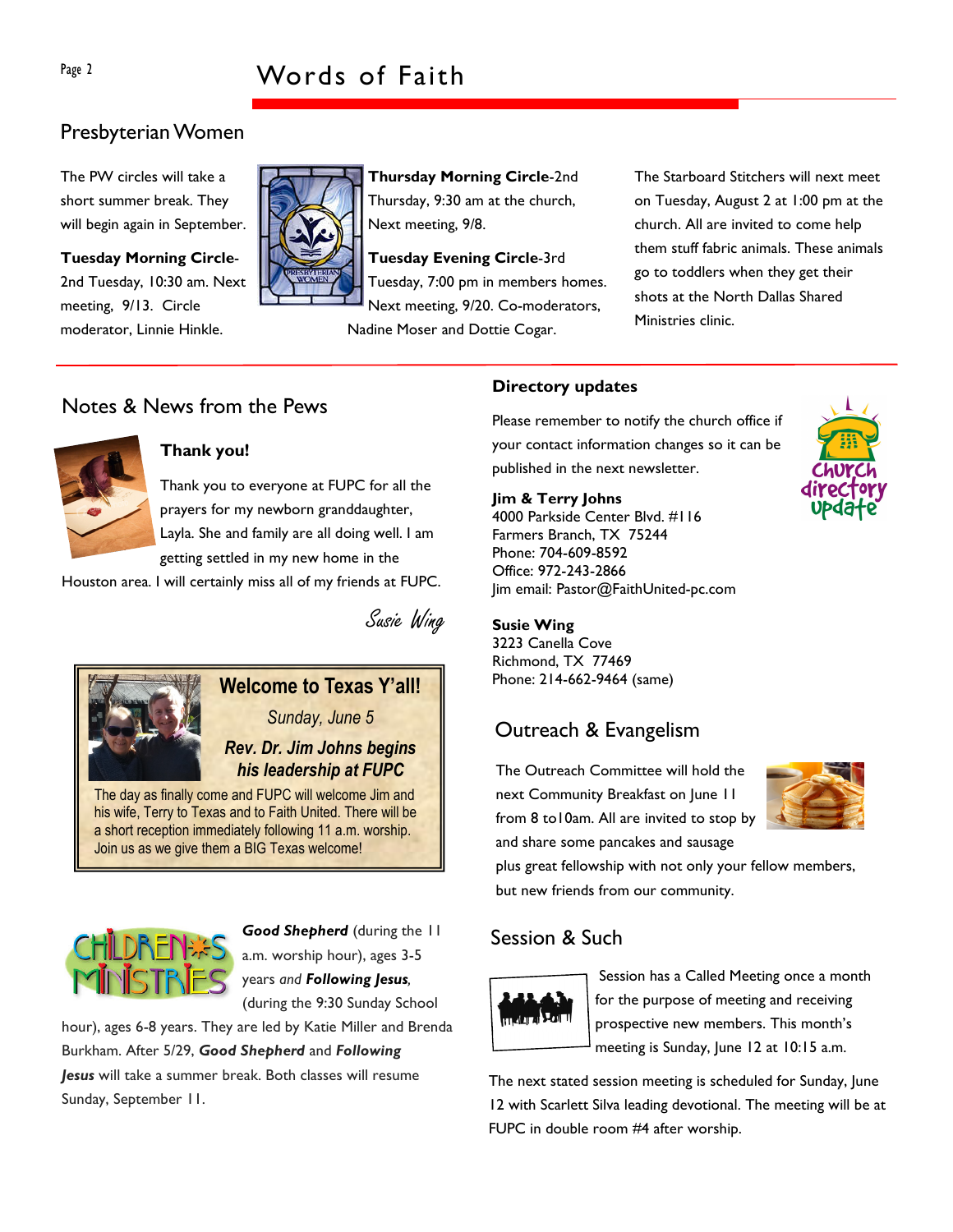# Happy Birthday!

| June 2  |                                |   |  |  |
|---------|--------------------------------|---|--|--|
| ※       | Dalia Menendez                 | 楽 |  |  |
| June 4  |                                |   |  |  |
|         | ※ Hasten Penfold               | 豢 |  |  |
| June 5  |                                |   |  |  |
| *       | Ralph Moser                    | 楽 |  |  |
|         | <i></i> <b>*</b> Samuel Sparks | 楽 |  |  |
| June II |                                |   |  |  |
|         | <b>※ Mozelle Mills</b>         | 凿 |  |  |
|         |                                |   |  |  |

| June 12 |                                |  |  |  |  |  |
|---------|--------------------------------|--|--|--|--|--|
|         | * Kathleen Ferguson            |  |  |  |  |  |
| June 18 |                                |  |  |  |  |  |
|         | <i></i> <b>*</b> Logan Burkham |  |  |  |  |  |
| lune 19 |                                |  |  |  |  |  |
|         | * Katherine Grimm              |  |  |  |  |  |
|         | ※ Rich Lewis                   |  |  |  |  |  |
| June 21 |                                |  |  |  |  |  |
|         | * Susie Wing                   |  |  |  |  |  |
|         |                                |  |  |  |  |  |

Claire Stottlemyer

| June 22 |                         |  |  |  |  |  |
|---------|-------------------------|--|--|--|--|--|
|         | ※ Dave Sloey            |  |  |  |  |  |
|         | June 23                 |  |  |  |  |  |
|         | ※ Mary Silva            |  |  |  |  |  |
| June 27 |                         |  |  |  |  |  |
|         | * Alex Shepard          |  |  |  |  |  |
| June 29 |                         |  |  |  |  |  |
|         | <b>※</b> Freddy Simmons |  |  |  |  |  |
|         | * Patti Sloey           |  |  |  |  |  |
|         |                         |  |  |  |  |  |



# Prayer Concerns

#### Prayers for:

- Oscar Bennedsen
- **Keith Daniels**
- Dale Durcholz
- Roger Jones
- Ray Kirchmeyer (David's brother)
- Lilas Kinch
- Sugie Maxfield
- Dorthea Sooby
- Alan Swope
- Dr. Byrne Williamson



Give ear, O Lord, to my prayer; listen to my cry of supplication. In the day of my trouble I call on you, for you will answer me. Psalm 86:6-7

#### Rehab/At Home:

- Earl Blackney
- Lois Davenport
- Bobbie & J.R. Jones
- Henry Knight
- Joanne McKnight
- Anne Mobley
- Wanda Mosher
- **Clarice Mitchell**
- Freddie Simmons

Next newsletter is July 2016. Deadline for articles, Friday, 6/17/16. Contact church office or Brenda Swindle via email to submit articles.